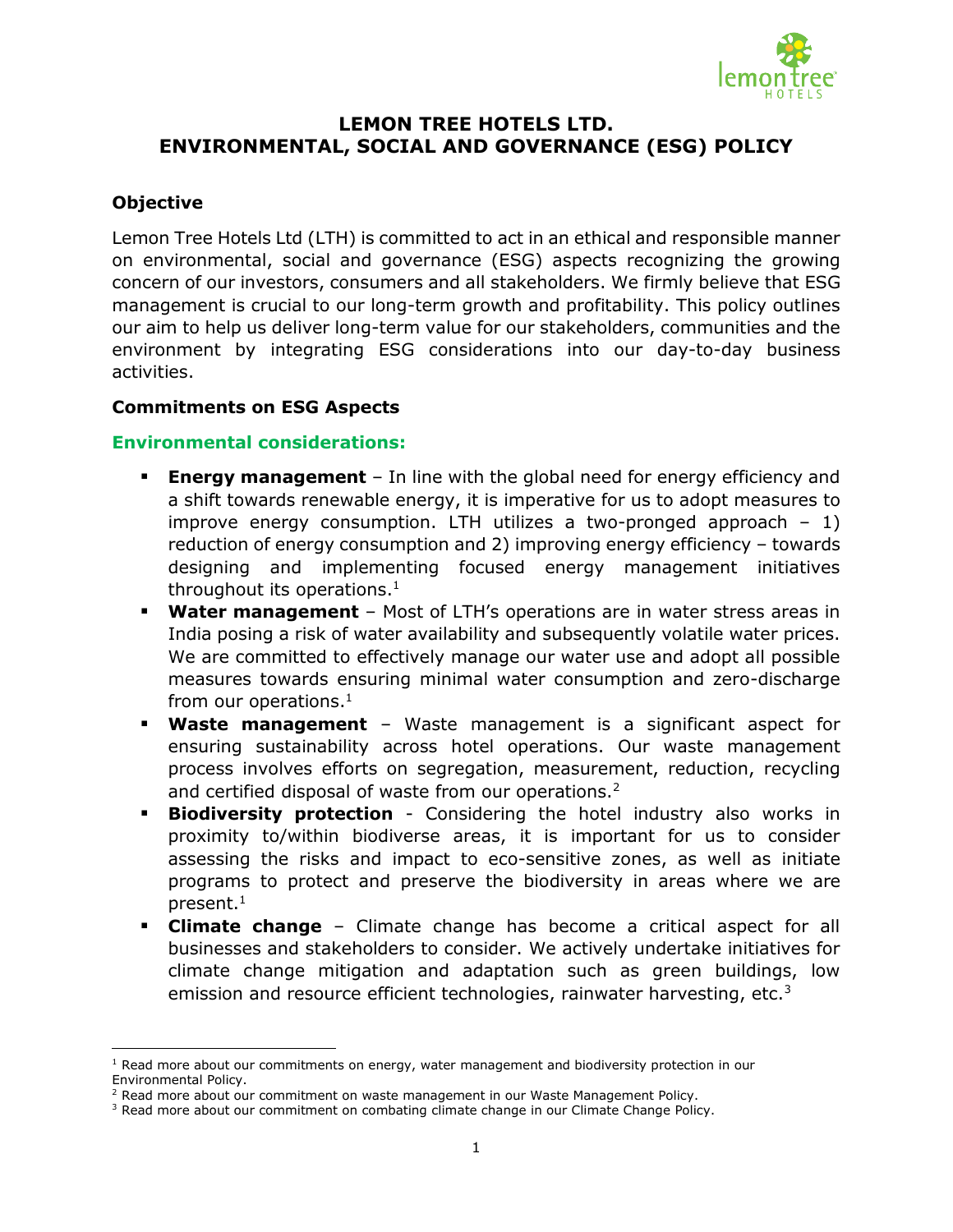

## **Social considerations:**

- **Talent management and retention** Employees are pivotal for business continuity of any organization. Therefore, talent management and retention are central to LTH's HR strategy. We ensure opportunities on learning and development and career growth along with fostering a fair environment to thrive in. 4
- **Diversity and inclusion** Diversity and inclusion is linked to a responsible corporate culture, improved retention rates and a unique ability to reach target customers. We have focused our efforts on creating a socially inclusive work environment which seeks to employ people of different backgrounds, abilities and ethnicities. We believe that people who are opportunity deprived, whether physically, socially or economically, must be provided the same environment as others to realize their full potential and live their lives with dignity.<sup>5</sup>
- **Human rights** Respecting, protecting and promoting human rights is at the core of the philosophy and values of LTH. We aim to conduct our operations in a manner that is in alignment with international human rights standards. Our commitment to human rights includes addressing issues that affect our guests, employees, workplace, supply chain and the community.<sup>6</sup>
- **Local community development** Community engagement can help our business build trust with stakeholders as well as safeguard our social license to operate. We strive to effectively engage with the local community through programs implemented directly or through our NGO and local partners.<sup>7</sup>
- **Sustainable supply chain** We are committed to improving any potential environmental and social impact across our supply chain. We strive to operate with utmost transparency, ethics and integrity in order to suitably address material supply chain related risks and opportunities. <sup>8</sup>
- **Health, safety and well-being** this encompasses the health and well-being of both our employees as well as our guests. We are committed to creating a safe environment across our properties for all.<sup>9</sup>
- **Customer satisfaction** In order for LTH to remain competitive, it is necessary to provide quality services to both attract and retain customers.<sup>10</sup>

 $\overline{a}$ <sup>4</sup> Our efforts on talent management and retention are supported by our General Service Rules and Regulations (GSRR).

<sup>&</sup>lt;sup>5</sup> Read more about our commitments on diversity and inclusion in our Diversity and Inclusion Policy.

<sup>6</sup> Read more about our commitments on human rights in our Human Rights Policy.

<sup>&</sup>lt;sup>7</sup> Read more about our work towards community development in our Corporate Social Responsibility Policy and Social Enterprise Relationships Policy.

<sup>&</sup>lt;sup>8</sup> Read more about our efforts towards building a sustainable supply chain in our Supplier Code of Conduct.

<sup>&</sup>lt;sup>9</sup> Read more about our efforts in our Health and Safety Policy.

<sup>&</sup>lt;sup>10</sup> Read more about our commitments towards our customers in our Customer Satisfaction Policy.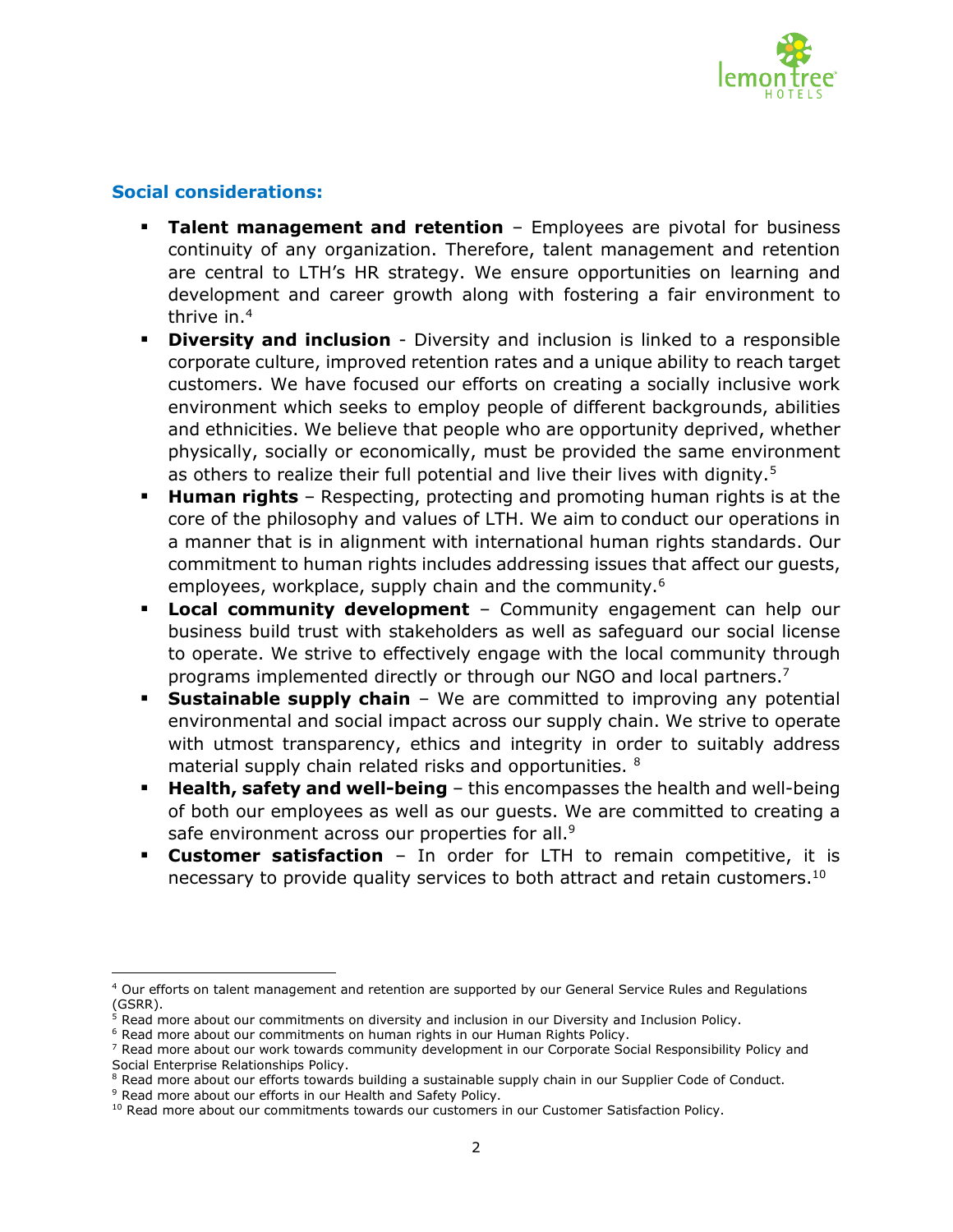

### **Governance considerations:**

- **Ethics and Transparency** We ensure that we conduct our business in an ethical and transparent manner. $11$
- **Economic Performance** We deliver stable economic performance and create long-term value for our stakeholders.
- **Data Privacy** We implement cybersecurity measures in order to safeguard customer and company data and information.
- **Regulatory Compliance**  We adhere to all regulatory compliances. All our operations comply with the legal, environmental and social requirements as prescribed by regulatory bodies and governing laws.
- **Brand and Reputation** We strive to uphold our brand values in everything that we do at LTH. The trust of our stakeholders is a reflection of our brand performance. We actively seek their feedback and use their reviews to drive initiatives at LTH.

#### **Monitoring and Evaluation**

 $\overline{\phantom{a}}$ 

Proper documentation and record keeping enables us to keep track of our ESG performance. This also helps us monitor our risk exposure with respect to our material issues and evaluate any opportunities that arise for our business. The process below is followed to effectively monitor and evaluate our performance on material ESG aspects.

- **Target setting**: We have set specific targets to drive our performance on key ESG elements.
	- **15% reduction in energy consumption (intensity based) by FY26 over FY19** baseline
	- 50% share of renewable energy (RE) in the electricity mix by FY26
	- 40% reduction in GHG emissions Scope 1 and Scope 2 (intensity based) by FY26 over FY19 baseline
	- 10% reduction in water consumption (intensity based) by FY26 over FY19 baseline
	- **100% certified green buildings (hotels) by FY26**
	- 30% Opportunity Deprived Indians (ODIs) in the workforce by FY26
	- **15% women across the workforce by FY26**

These targets have been set by the ESG taskforce in consultation with the CMD and relevant corporate function heads. The targets have been communicated to all stakeholders through internal communications as well as to the general public through our annual ESG Report.

<sup>&</sup>lt;sup>11</sup> Ethics and transparency is reinforced at LTH through the Code of Conduct, Anti-Bribery and Anti-Corruption Policy, Whistleblower Policy and Vigil Mechanism.